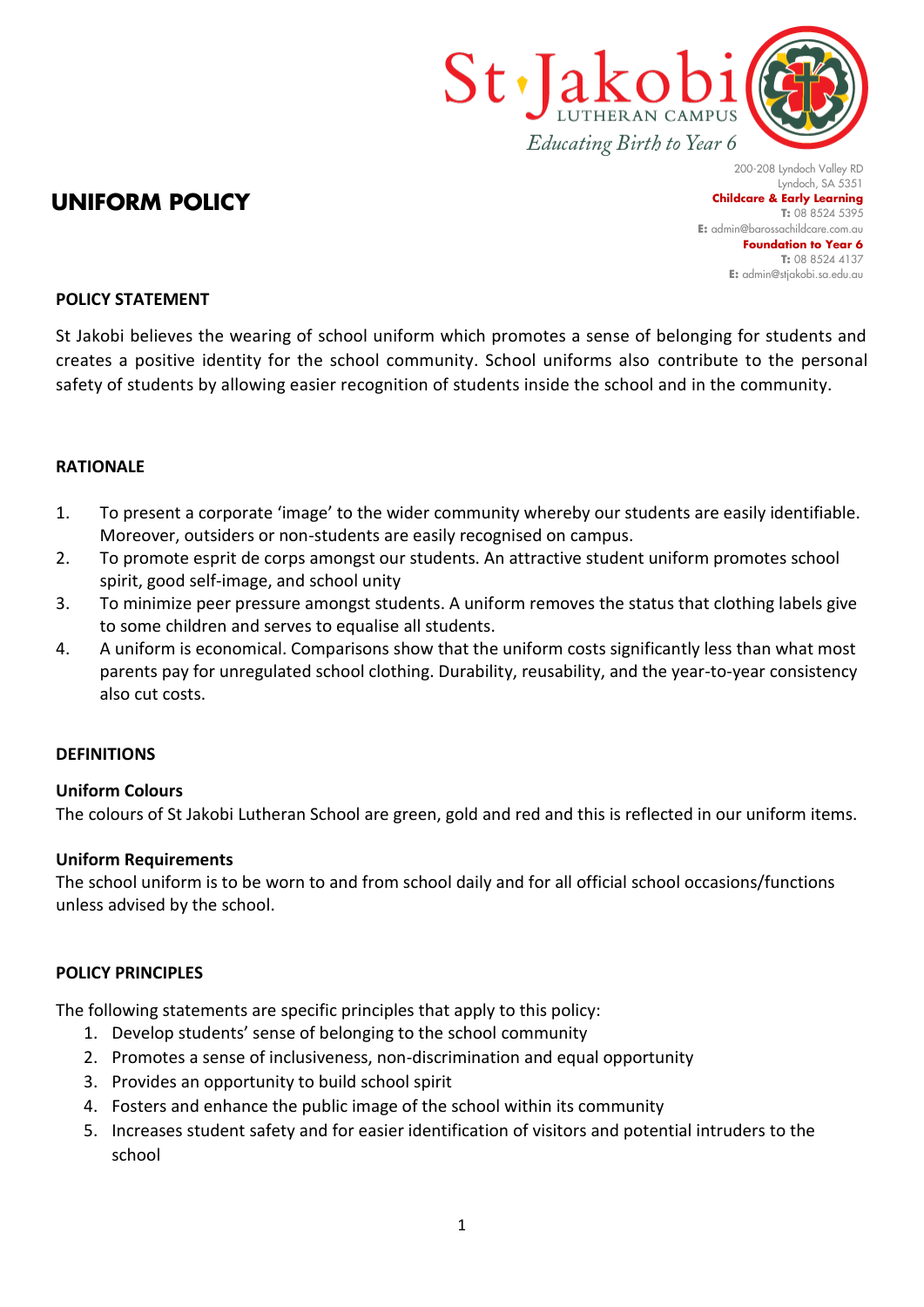# **SCOPE**

This policy applies to all staff, students and parents/caregivers of St Jakobi Lutheran Campus (Foundation – Year 6).

## **RESPONSIBILITIES**

## **Principal**

- Lead the development and review of the school uniform requirements
- Lead consultation during a review of school uniform requirements
- Oversee contract negotiations with school uniform suppliers
- Inform parents and carers of local school uniform requirements and carefully consider parent/carer concerns and requests for exemptions
- Aid families in need
- maintain documentation of the school's uniform requirements.

# **All Campus Staff**

- Model respectful and positive attitude towards the uniform at St Jakobi
- Have a clear understanding of uniform requirements and encourage students to wear it with pride

## **Parents/Caregivers**

• Provide their child/children with a school uniform that meets St Jakobi uniform requirements and raise any concerns with the Principal.

## **Students**

• Wear the school uniform that meets the St Jakobi uniform requirements.

| <b>IMPLEMENTATION DATE:</b> | <b>June 2019</b> |
|-----------------------------|------------------|
| LAST POLICY REVIEW DATE:    | August 2016      |
| <b>NEXT REVIEW DATE:</b>    | <b>June 2021</b> |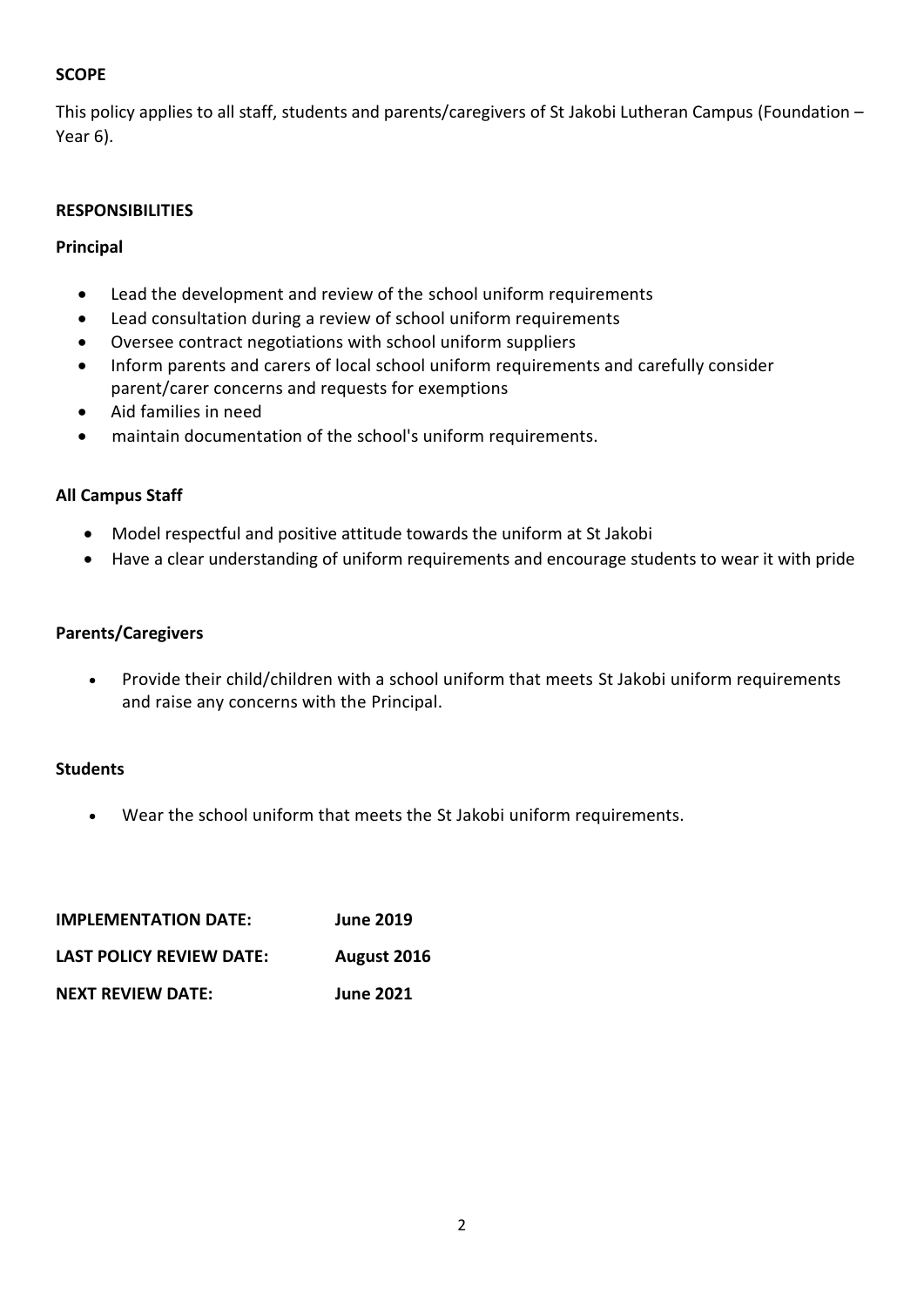

200-208 Lyndoch Valley RD Lyndoch, SA 5351 **Childcare & Early Learning T:** 08 8524 5395 **E:** [admin@barossachildcare.com.au](mailto:admin@barossachildcare.com.au) **Foundation to Year 6 T:** 08 8524 4137 **E:** admin@stjakobi.sa.edu.au

# **UNIFORM POLICY - PROCEDURE**

# **UNIFORM REQUIREMENTS**

The school uniform is to be:

- 1) Worn to and from school daily and for all official school occasions/functions unless:
	- (a) a written note is sent by parents when circumstances arise that cause students to wear non uniform items
	- (b) for special occasions as notified through the school or class newsletters such as Sports Day, camps, casual days etc.
- 2) The sport uniform is only to be worn on designated fitness or class sport days, and other special events or excursions as notified by the school or class newsletter.

## **THE UNIFORM ROOM**

Uniform can be purchased by seeing staff in the front office and is available to be purchased during office hours. Parents/ Caregivers can also download order forms from the website and/ or place phones orders to be sent home via the class tray.

A limited stock of quality second-hand clothing is available. Funds raised go to support the Class Carer program and is cash only.

The Uniform Room will stock all items required for school other than stockings, socks, footwear and hair accessories. Formal and sports shoes, sandals and socks/stockings are to be purchased in accordance with the specifications as outlined in School Uniform Requirements.

## **UNIFORM EXCEMPTION**

If for some reason a student is unable to wear correct school uniform, a written note in the student's diary/home book from the parent to the class teacher is required to wear non-uniform items. This note covers the student for up to 1 school week.

For a longer-term reason (more than one school week) why a student is unable to wear correct school uniform i.e. supply, doctor's advice etc a written communication to and/or appointment with the Principal is required.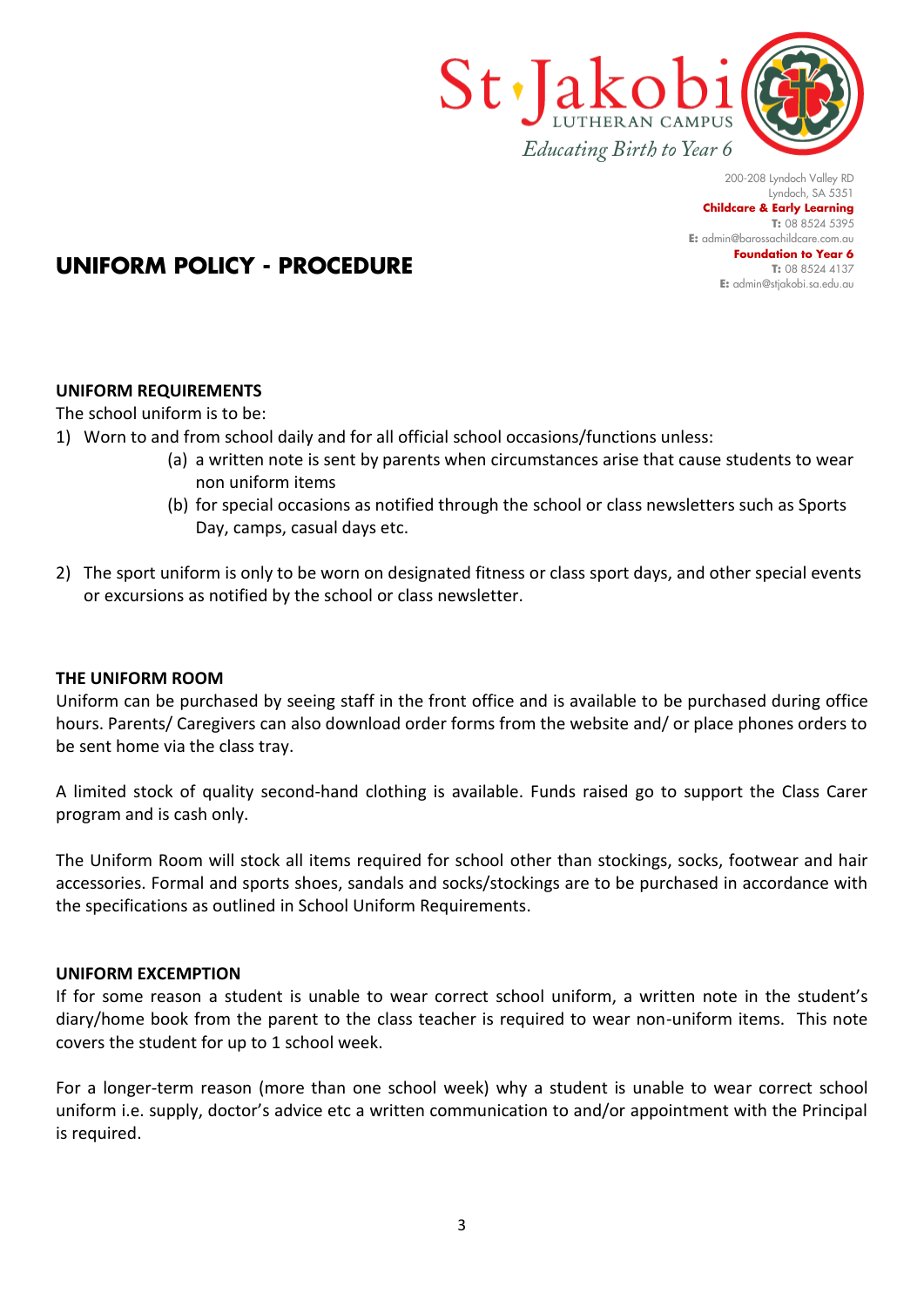## **NON-COMPLIANCE**

Students wearing non-uniform items (or non-specified uniform) may be excluded from attending the following:

- a. Co-curricular activities off site from the school excursions, field trips etc
- b. Co-curricular activities on the school site visiting performances etc

Students will not be prohibited from accessing the normal curriculum due to uniform issues. School staff will use their discretion in making these decisions and may, under special circumstances, allow students to attend such events even if incorrectly uniformed. Breaches to the school uniform will incur reminders and consequences, and a reminder slip to parents.

## **CHANGE OVER PERIOD**

The changeover from summer to winter uniform will occur at the beginning of Term 2 and the changeover from winter to summer uniform will occur at the beginning of Term 4. The first two weeks of Term 2 and 4 only will be optional summer or winter at parent discretion. Any amendment to this will be at the discretion of the Principal on consideration of seasonal conditions. Parents will receive this communication via Monday Memos/Email and or Facebook.

## **HAT**

There is a "NO HAT - NO PLAY" policy during Terms 1 and 4. Students without a school hat will be required to play in designated shade areas of the school. Children not wearing an appropriate hat will be expected to play in the shade

Students, staff and Parents will be expected to wear an approved broad-brimmed hat whenever they are involved in outside activities.

## **CASUAL CLOTHES DAY**

Students may wear casual clothes on days designated and permitted by school staff. Casual clothes must be clean and tidy, not contain any offensive images, lettering or wording, cover shoulders (no tank tops/ singlets) and not be inappropriately revealing.

Should a student wear casual clothes that are unacceptable for the above reasons, school staff, at their discretion, may caution the child and/or exclude them from future casual clothes days and/or contact parents so that appropriate clothing can be accessed or send the student home.

Standard hair and jewellery rules apply.

## **HAIR AND MAKEUP**

Hair longer than the collar (for both boys and girls) needs to be pulled/tied back off the face with clips, headband, scrunchies, ribbons or ties. These must be in school colours, black or white. They must be plain and simple in design and unadorned by flowers and to be in harmony with the school uniform.

No makeup or nail polish is permitted to be worn at school.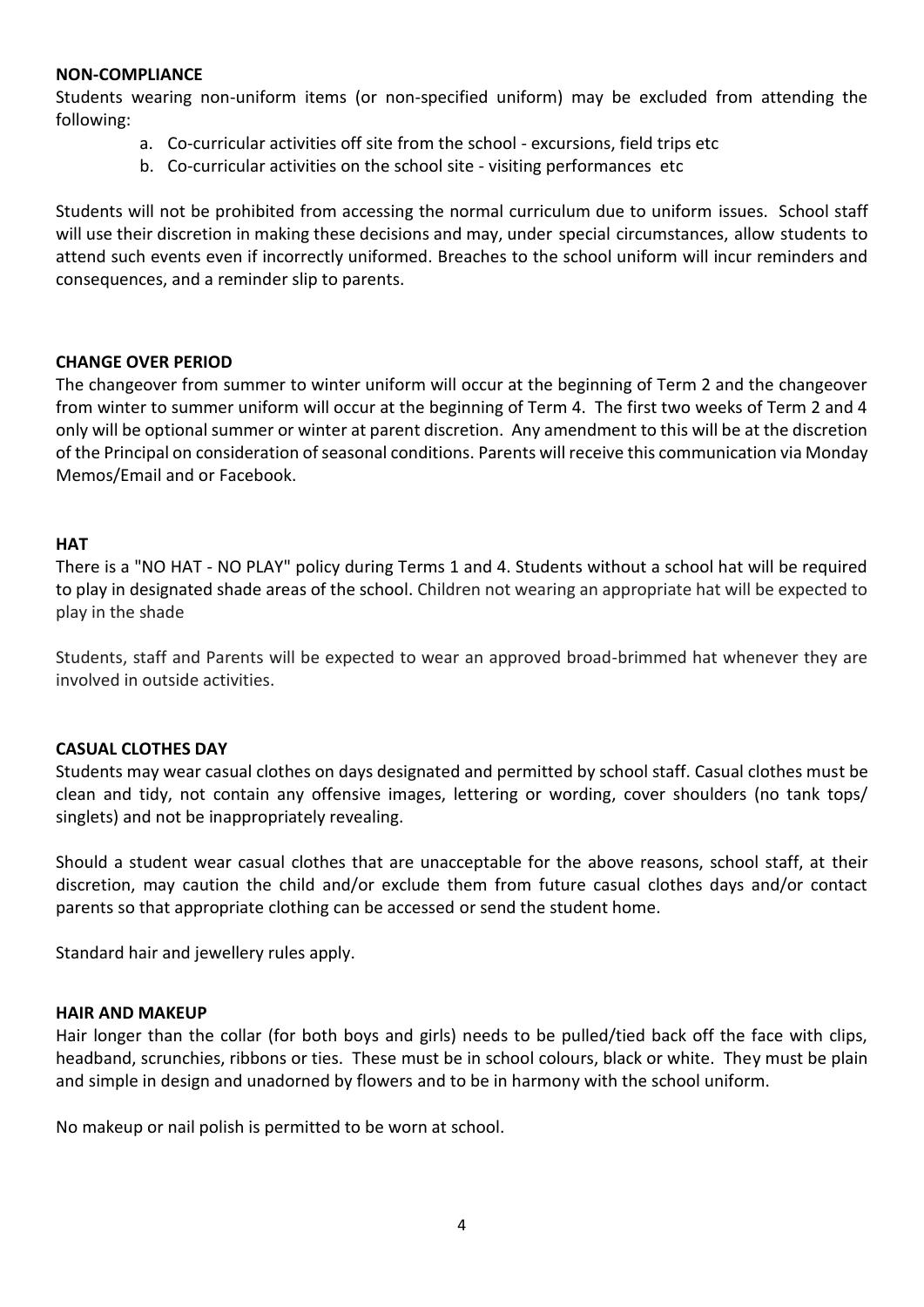## **JEWELLERY**

Watches may be worn. Simple crosses on a chain may be worn as a necklace. For pierced ears, one set of plain sleepers or studs (silver, gold or school colours) may be worn (both boys and girls).

## **UNIFORM EXTRAS**

Optional extras include the school bag, coat and scarf. These should be of school colour green. Bags in school colours with school emblem will be available from the Uniform Room, however, it is permissible for students to have 'non uniform' bags.

### **UNIFORM REQUIREMENTS**

## **Shoes Formal school shoes**

Black leather school shoes with a standard school shoe heel. No platforms, prints, canvas shoes, fancy markings or patterns. Shoes should be kept clean.